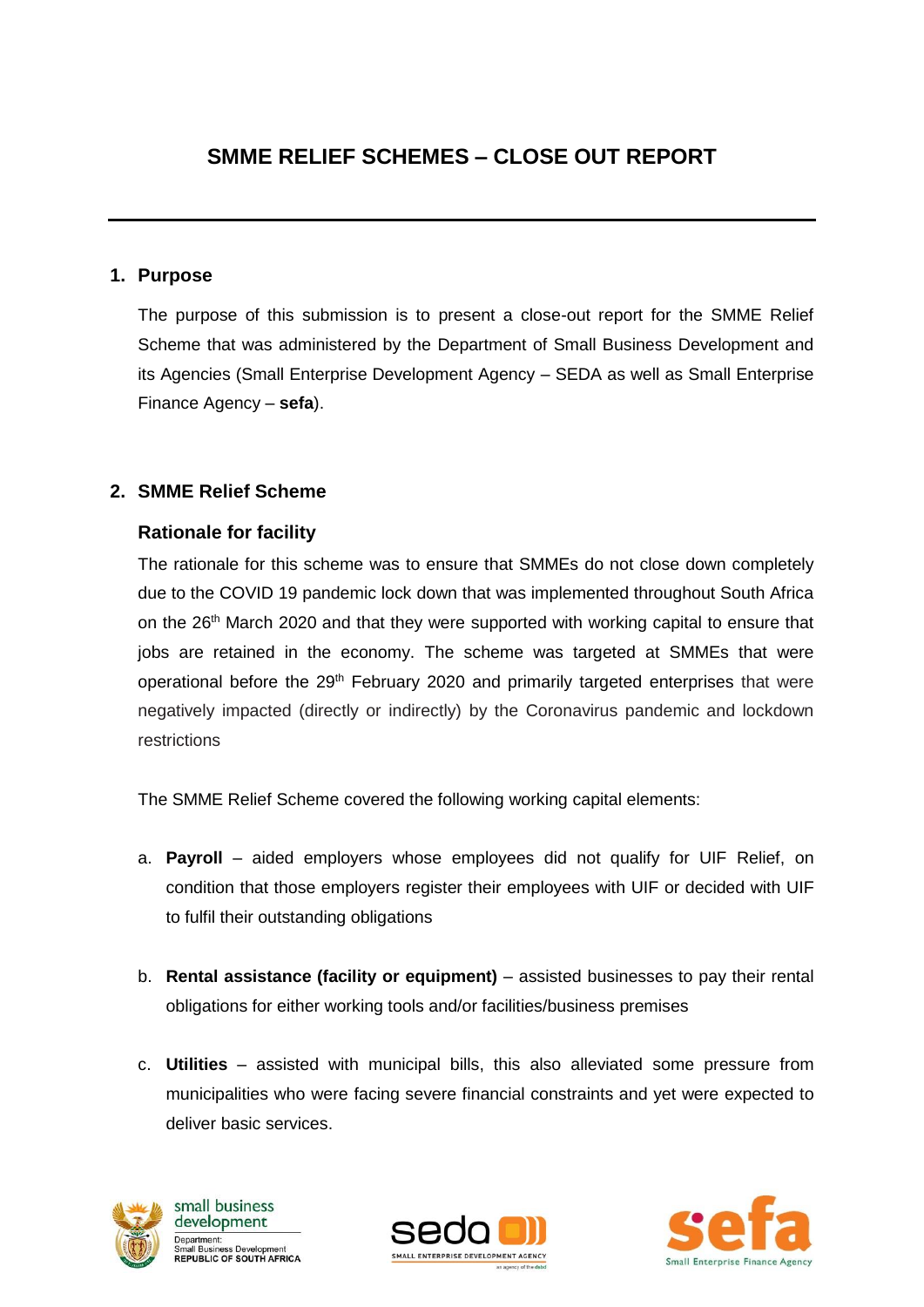Applications for this Scheme were opened on the 2<sup>nd</sup> April 2020. The Scheme was initially allocated an amount of R200 million and later increased to R500 million, when the Department of Small Business Development (DSBD) changed its approach to the Business Growth and Resilience Facility. These funds were made up of R400mil from DSBD and R113mil from **sefa**.

**sefa** received 35 865 applications of which 14 451 were fully completed whereas 21 414 were incomplete and they were referred to SEDA to assist applicants in collating outstanding documentation. Of the 14 451 complete applications, **sefa** approved 1 497 applications worth R513 million.

The balance of the 12 954 complete applications required an estimated budget of R4.4 billion and the bulk of these applications required assistance with payment of salaries to the total value of R3.6 billion. Communication was sent to all applicants who could not be assisted due to oversubscription to approach the Department of Labour and apply for UIF-TERS.

## **3. Budget allocation**

As previously mentioned, the SMME Relief Scheme was originally allocated a budget of R200m whereas the Growth and Resilience Facility had a R300m (budget) allocation. Due to overwhelming demand on the SMME Relief Scheme, the Business Growth and Resilience facility was subsequently closed on the 18<sup>th</sup> April 2020 and the budget was transferred to the SMME Relief Scheme. The SMME Relief Scheme was also oversubscribed and subsequently closed on the 23rd May 2020.

# **4. Approvals**

# **4.1.Provincial Spread**

As at 8<sup>th</sup> May 2020, 1 497 SMMEs were approved to the total value of R513mil. The value of the approval was later revised to a total R424mil across the same SMMEs as the country moved from level 5 lockdown to level 4 and ultimately level 3 due to many SMMEs being able to recommence business operations and therefor only requiring support for fewer months.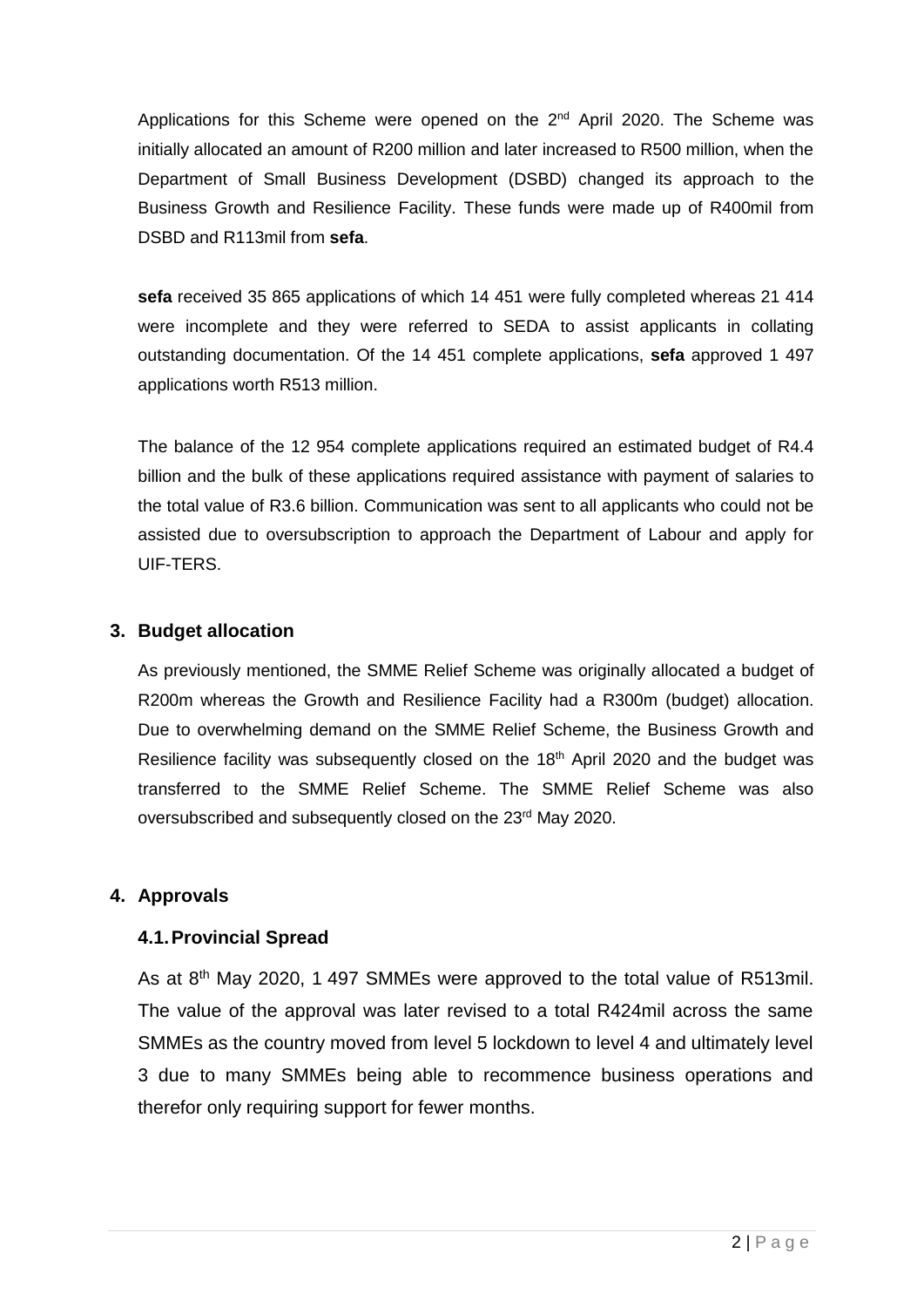

As per the above graph, Gauteng, KwaZulu Natal and Western Cape received the greater proportion of approvals at 38%, 18% and 14% respectively. This represents the provinces where the bulk of economic activity of the country is taking place.

# **4.2 Development Impact**

| <b>Total SMMEs Approved</b>      | 1 497 |
|----------------------------------|-------|
| <b>Persons with Disabilities</b> | 0.3%  |
| <b>Youth Owned</b>               | 20.8% |
| <b>Female Owned</b>              | 32.8% |
| <b>Black Owned</b>               | 66.9% |

From a development impact perspective, of the total SMMEs that were approved 66.9% were black owned, 32.8% female owned, 20.8% youth owned and 0.3% were owned by persons with disabilities.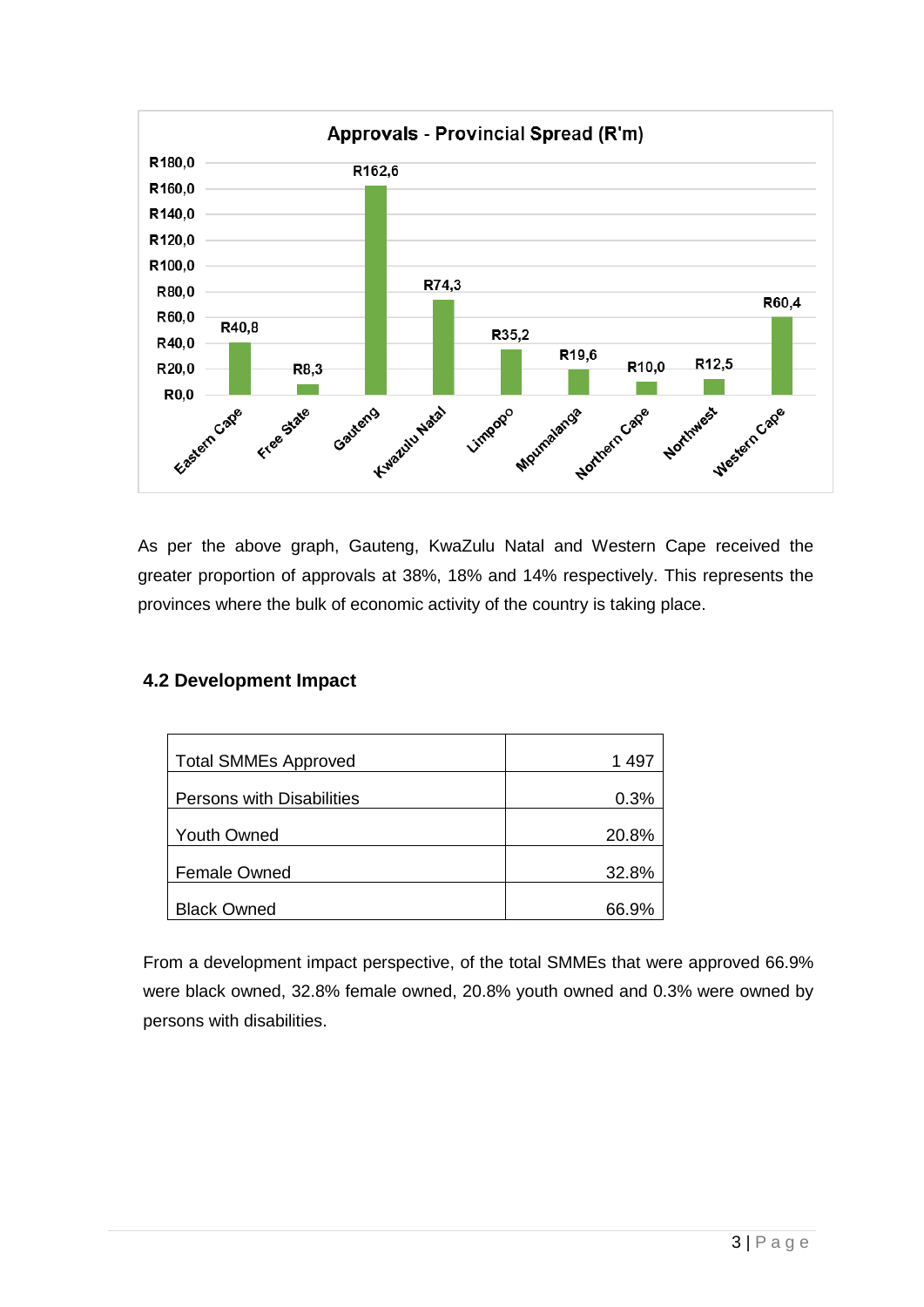#### **5. Disbursements**

The disbursements were structured so that SMMEs were paid out monthly according to the approved use of funds. Therefore, every month they had to draw down on their facilities by providing proof that the previous tranche had been utilized for its intended purpose. This was done to prevent fraudulent activity as well as to ensure that the SMMEs are compliant with the terms of the funding. This approach proved a prudent approach as SMMEs did not end up being over indebted by drawing on funding that they did not require as the economy opened up in level 3 at the beginning of June 2020.



To date R316. 2 mil has been disbursed as follows:

The following table shows 16,544 jobs maintained in the economy, spread across the country, through the disbursement that were made during the period:

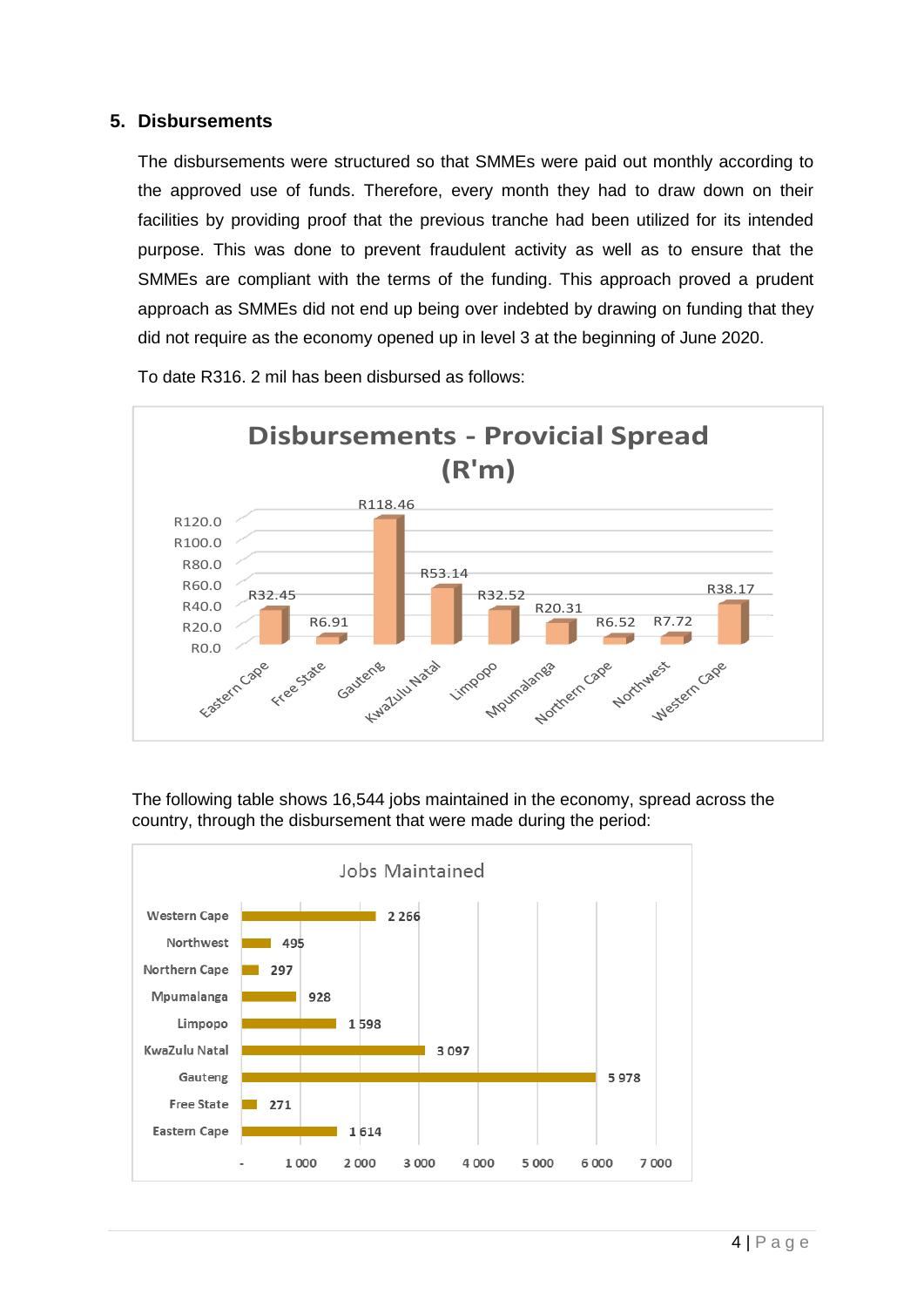The following table reflects the jobs (23,669), which would have been maintained had all the approved facilities to SMMEs been disbursed during the period:



The SMMEs disbursed to were in the following sectors:

| Level 1 - Sectors                                                      | <b>Sum of DisbursedAmount</b> |
|------------------------------------------------------------------------|-------------------------------|
| Agriculture, hunting, forestry and fishing                             | 6736537                       |
| Community, social and personal services                                | 108 960 795                   |
| Construction                                                           | 40 980 722                    |
| Electricity, gas and water supply                                      | 2 608 065                     |
| Financial intermediation, insurance, real estate and business services | 22 530 677                    |
| Manufacturing                                                          | 43 668 489                    |
| Mining and quarrying                                                   | 8 173 728                     |
| Transport, storage and communication                                   | 15 588 114                    |
| Wholesale and retail trade: repair of motor vehicles, motor cycles and |                               |
| personal and household goods; hotels and restaurants                   | 66 953 193                    |
| <b>Grand Total</b>                                                     | 316 200 320                   |

# **6. Lessons Learnt**

#### **6.1 Scheme oversubscribed**

It was evident within the first few weeks of the scheme being launched that it was oversubscribed as the initial budget for this scheme was R200mil. However due to the demand DSBD contributed R400mil to the scheme and sefa R113mil in order to assist SMMEs. This made a total of R513mil available. This was not sufficient as is evidenced by the 4.17% approvals vs applications.

a. In future, it should be anticipated that such schemes open to all SMMEs in the country would receive large volumes of applications and therefore need to be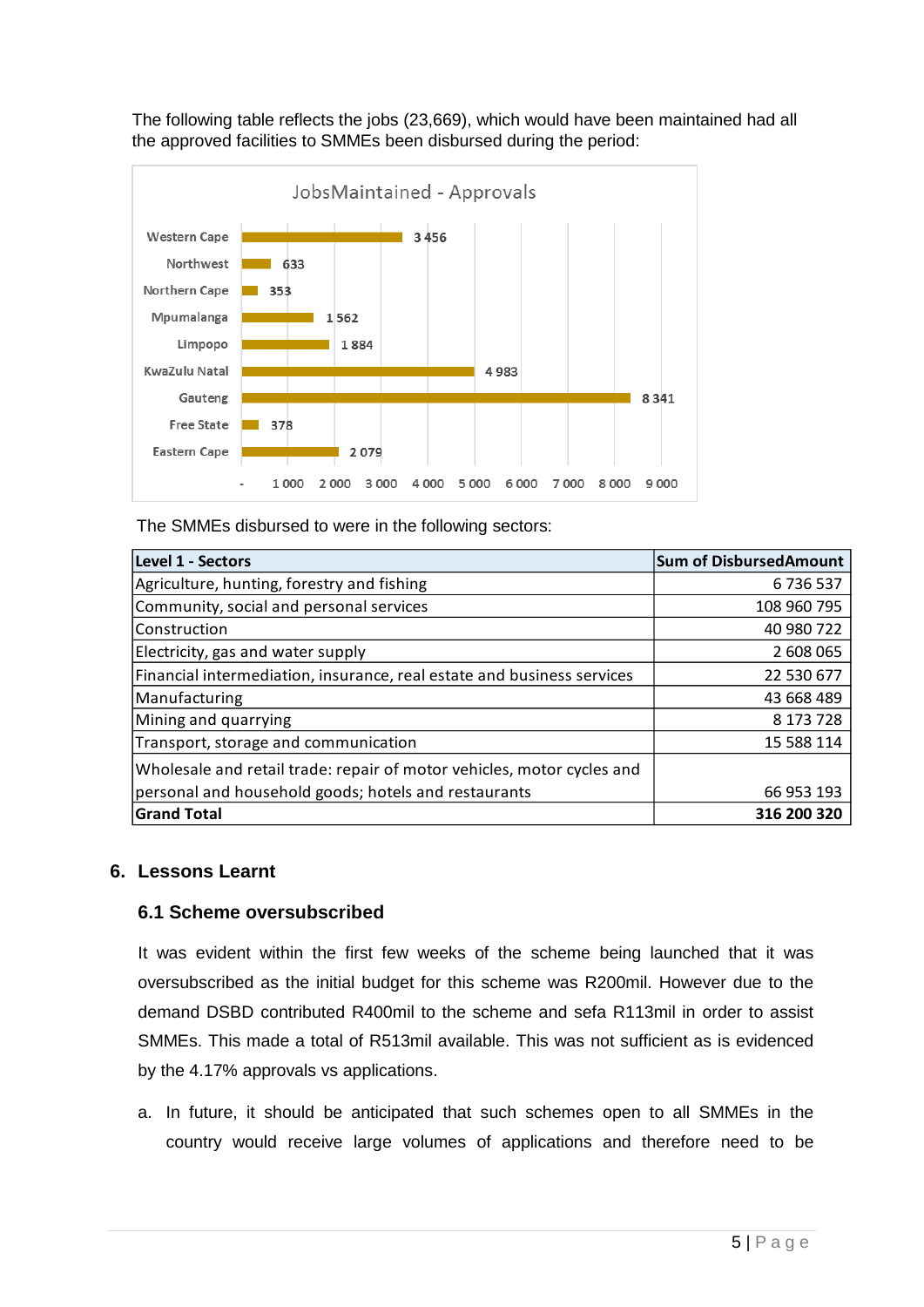adequately budgeted for. The total applications received of 35 865 required a budget of R12.3 billion at an average of R343k per application.

- b. The decision to close the scheme should have been made earlier when the applications reached approx. 110% of the allocated budget in order to avoid raising expectations with SMMEs that have not been met.
- c. The reputational risk due to the low budget on an oversubscribed scheme leads to complaints by SMMEs.

#### **6.2 Lack of Automated Systems**

When the scheme was conceptualized it was anticipated that the application process would be automated through [www.smme.gov.za.](http://www.smme.gov.za/) However, this did not materialize in time which resulted in applications being received via a dedicated email inbox. This required manual screening of emails which resulted in capacity constraints and inefficiencies as well as application duplications being received from SMMEs.

- a. It is critical to ensure that the application processes are automated with a customer enabled interface which will be more efficient and result in quicker turnaround times.
- b. The automated system will also ensure that applicants are constantly aware of where their applications are in the process.
- c. Duplicate applications will automatically be eliminated through an automated system.
- d. Lastly an automated system will enable MIS Reports to be easily generated for decision making purposes at any point.

#### **6.3 Execution Challenges**

Due to the high volume of applications, lack of automated systems & processes and the required turnaround times there were severe capacity constraints throughout the value chain including call center, deal making, legal teams etc.

- a. In order to respond to the demand adequately, it was necessary to pool the entire investments team at sefa (direct and wholesale) to processing applications.
- b. A delegation was granted by the sefa board to approve the transactions through approval by an Executive and an HOD which improved turnaround times significantly.
- c. Additional resources were sourced to capacitate the legal team and the loan agreements were automated.